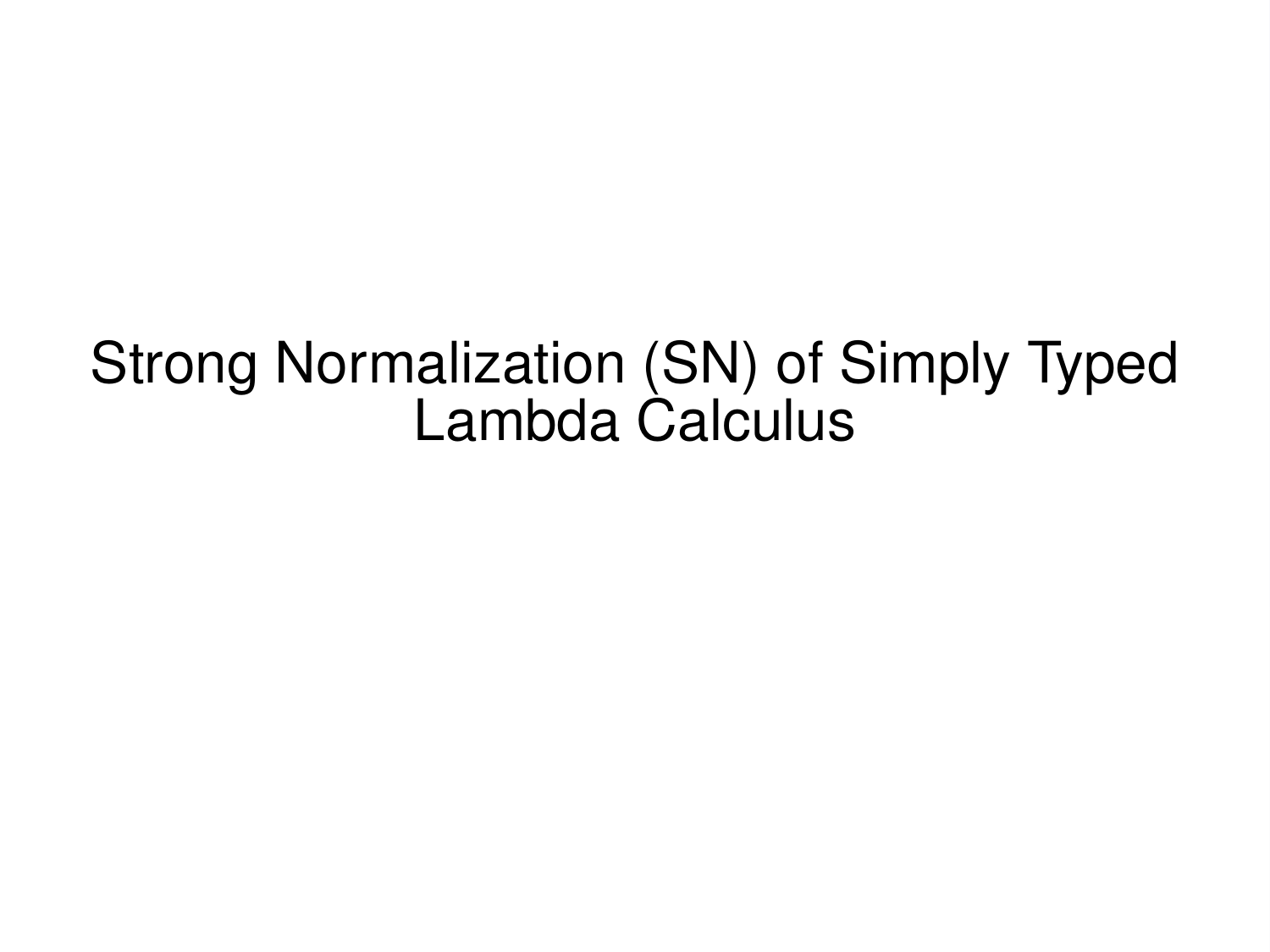## **[Strong Normalization]** Every simply typed term is normalising: if  $\Gamma \vdash_{\lambda} t : A$ , then  $t \in SN_{\beta}$ .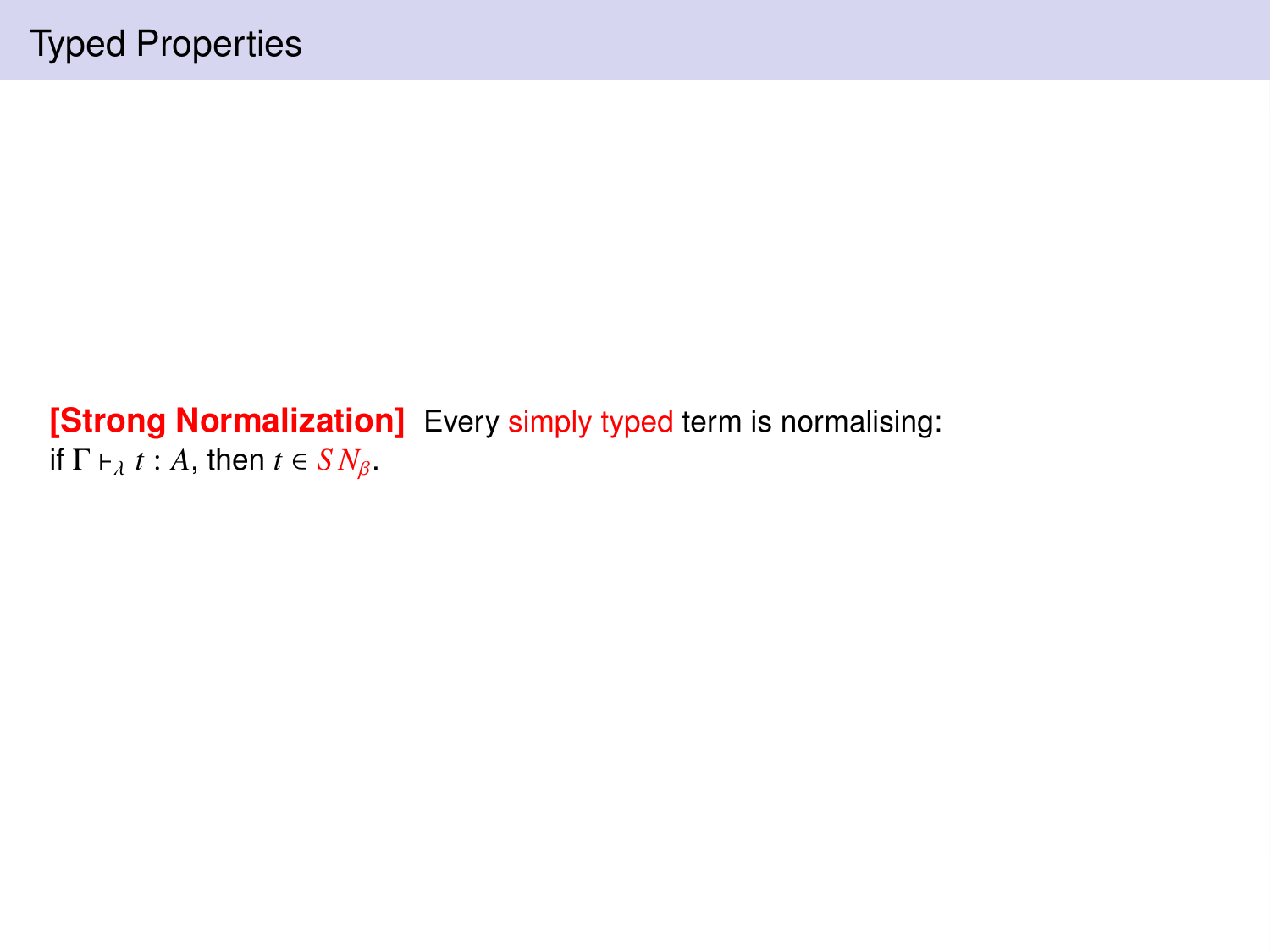## Defining Strongly Normalizing Terms

**Non-inductive** definition:

 $t \in SN_{\beta}$  iff there is no infinite  $\beta$ -reduction sequence starting at *t*.

**Equivalent non-inductive definition:** 

 $t \in S N_B$  iff every  $\beta$ -reduction sequence starting at *t* is finite.

- **First inductive** alternative definition of  $S N_\beta$  (set  $S N_1$ ):<br>**Fig. 1** If *t* is a *β*-normal form, then  $t \in S N_1$ 
	-
	- If *t* is a β-normal form, then *t* ∈ *SN*<sub>1</sub><br>If ∀*t'* [(*t* →β *t'*) implies *t'* ∈ *SN*<sub>1</sub>], then *t* ∈ *SN*<sub>1</sub><br>(the first line is a special case of the second or
		- (the first line is a special case of the second one)
- **Second inductive** alternative definition of  $S N<sub>β</sub>$  (set *SN*<sub>2</sub>):
	- $t_1, ..., t_n$  ∈ *S N*<sub>2</sub> implies  $x\vec{t} = x t_1 ... t_n$  ∈ *S N*<sub>2</sub>.
	- *t* **∈** *SN***2 implies**  $\lambda x.t$  **∈** *SN***<sub>2</sub>.**
	- *t***{***x***\***u***}** $\vec{r} \in SN_2$  **and**  $u \in SN_2$  **implies**  $(\lambda x.t)u\vec{r} \in SN_2$ **.**

All these notions are equivalent:  $t \in SN_1$  iff  $t \in SN_2$  iff  $t \in SN_\beta$ .

#### Definition (Measuring *SN*<sub>β</sub>-terms)

Given  $t \in S N_\beta$ , we define the **measure**  $\mu_\beta(t)$  as  $\max\{n \in \mathbb{N} \mid t \to^n_\beta t'\}.$ β

Note that  $t \to_{\beta} t'$  implies  $\mu_{\beta}(t') < \mu_{\beta}(t)$ , so that  $t \in SN_{\beta}$  and  $t \to_{\beta} t'$  implies  $t' \in SN_{\beta}$ .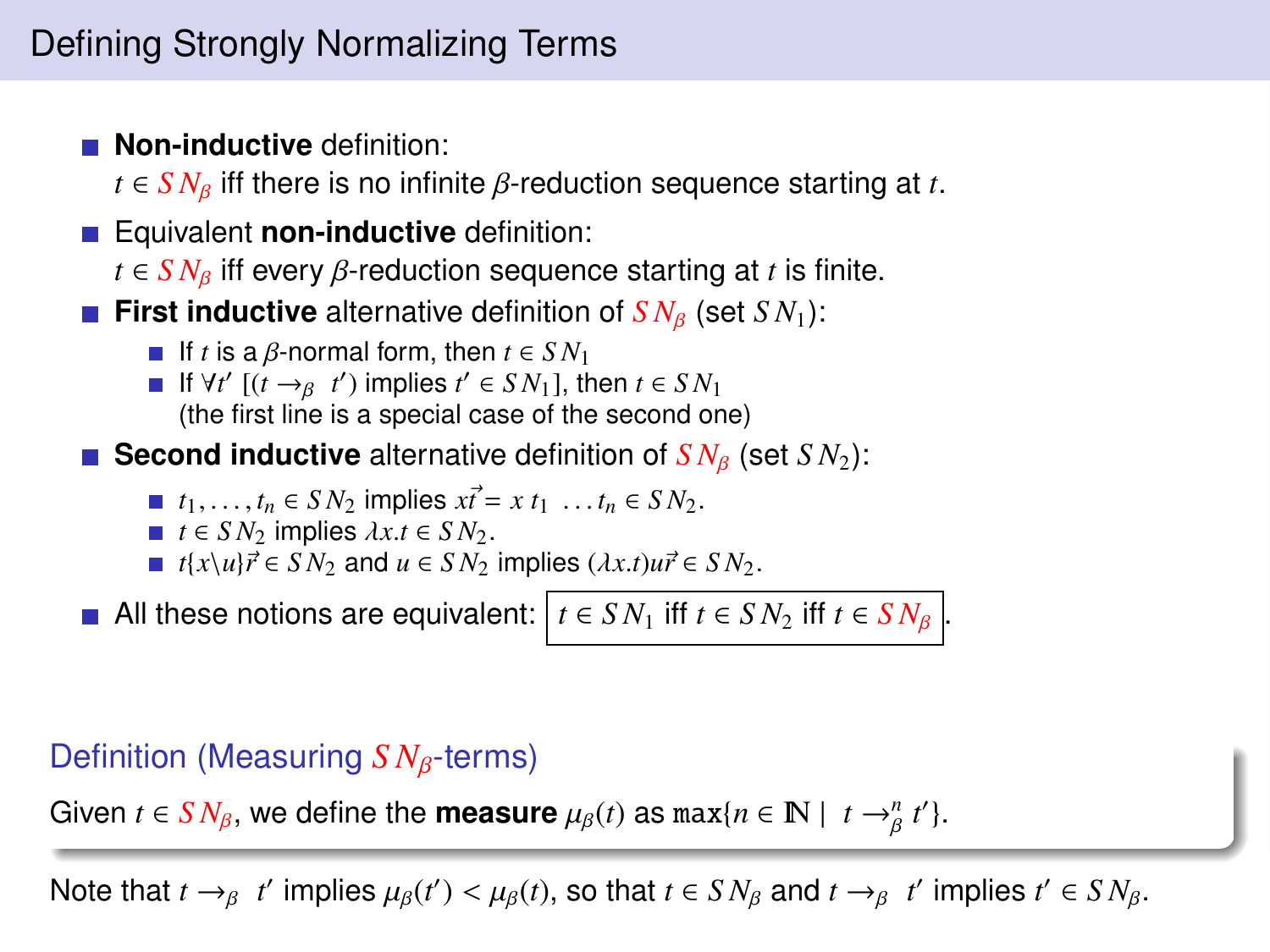- $u$  ∈ *S*  $N_B$  iff  $\lambda y.u$  ∈ *S*  $N_B$ .
- $u_1, \ldots, u_n$  ∈  $SN_\beta$  iff  $x u_1 \ldots u_n$  ∈  $SN_\beta$ .
- In general, if  $t \in S N_{\beta}$ , then every subterm of t is also  $S N_{\beta}$ . but the converse is not true, e.g. (λ*xx*.*x*)(λ*xx*.*x*).
- This is because  $SN_{\beta}$  is not stable by substitution. Example:  $x x \in SN_{\beta}$ ,  $\lambda y. y y \in SN_{\beta}$ , but  $(x x)(x\lambda y.y) = \Delta \Delta \notin SN_B$ .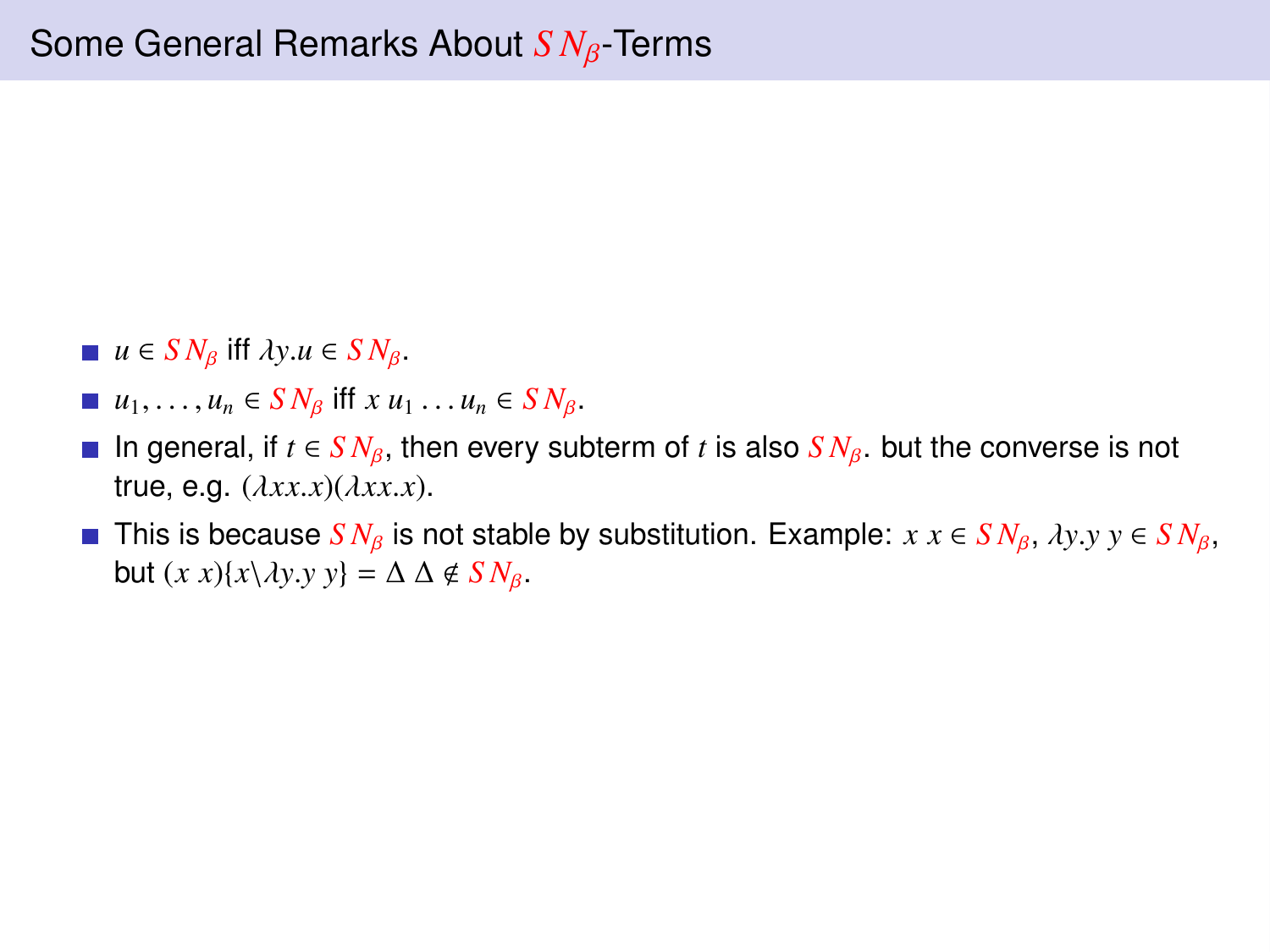- This first proof is due to Tait.
- Uses the **first inductive** definition of  $S N<sub>β</sub>$  ( $S N<sub>β</sub> = S N<sub>1</sub>$ )
- It is based on a predicate *SC* characterizing strong computable terms.

#### **Definition**

```
Let t be of type A = A_1 \rightarrow \ldots \rightarrow A_n \rightarrow \tau. Then t \in SC iff
forall u_i \in SC of type A_i we have t \, \vec{u} = t \, u_1 \ldots u_n \in SN_\beta.
```
The previous definition implies

- $\blacksquare$  *SC*  $\subseteq$  *SN*<sub>B</sub>.
- 2 *SC* is closed under β (i.e. *t* ∈ *SC* and *t* →<sub>β</sub> *t'* implies *t'* ∈ *SC*).
- **3**  $x \in \text{SC}$  for every variable *x* (using 1).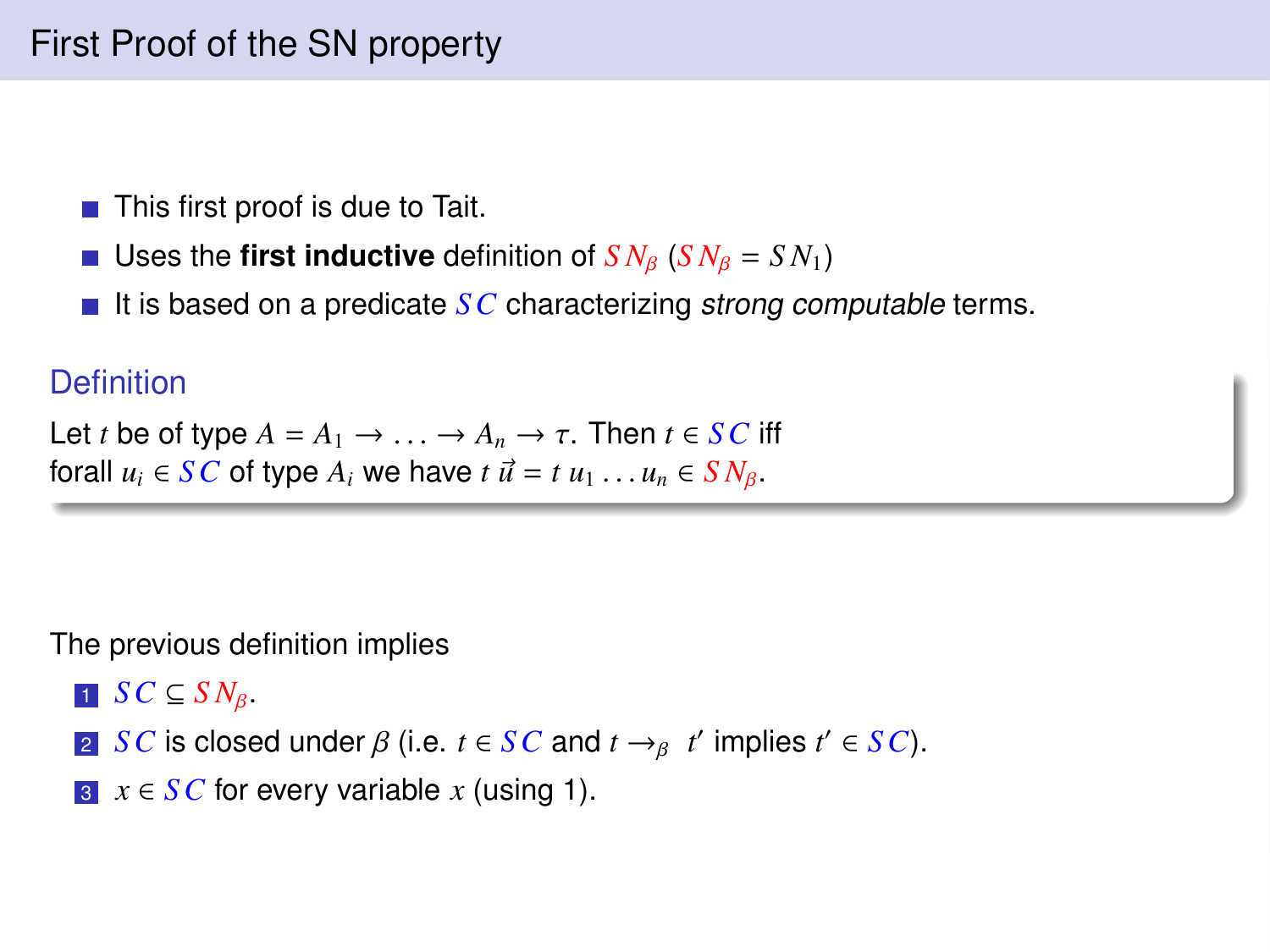## kesner@irif.fr Lemma www.irif.fr Lemma www.irif.fr Lemma www.irif.fr Lemma www.irif.fr

If  $u, u_1, \ldots, u_n$   $(n \ge 1) \in SN_\beta$  and  $u\{x\}u_1\}u_2\ldots u_n \in SN_\beta$ , then  $t = (\lambda x.u)u_1u_2\ldots u_n \in SN_\beta$ .

### Proof.

By the first inductive definition of  $SN_B$ , to show  $t \in SN_B$  it is sufficient to show that **all** the reducts of  $t = (\lambda x.u)u_1 \ldots u_n$  are in  $t \in SN_\beta$ . By the first hypothesis of the lemma we can proceed by **induction** on  $\mu_B(u) + \sum_i \mu_B(u_i)$ . We reason by case analysis on the reducts of *t*, which are:

- $(\lambda x.u')u_1 \ldots u_n$ , where  $u \to u'$ . Then  $\mu_\beta(u') < \mu_\beta(u)$ , we conclude by the **i.h.**
- $(\lambda x.u)u_1 \ldots u'_i \ldots u_n$ , where  $u_i \rightarrow u'_i$ . Then  $\mu_\beta(u'_i) < \mu_\beta(u_i)$ , we conclude by the **i.h.**

 $\Box$ 

 $\blacksquare$  *u*{*x*\*u*<sub>1</sub>}*u*<sub>2</sub> . . . *u<sub>n</sub>*. We conclude by the second hypothesis.

Remark: The base case of the induction is when  $\mu_\beta(u) + \sum_i \mu_\beta(u_i) = 0$ , *i.e.* when  $u, u_1, \ldots, u_n$  are  $\beta$ -normal forms. The only reduct of *t* in this case is of the form  $u\{x\}u_1\}u_2\ldots u_n$ , as in the third item.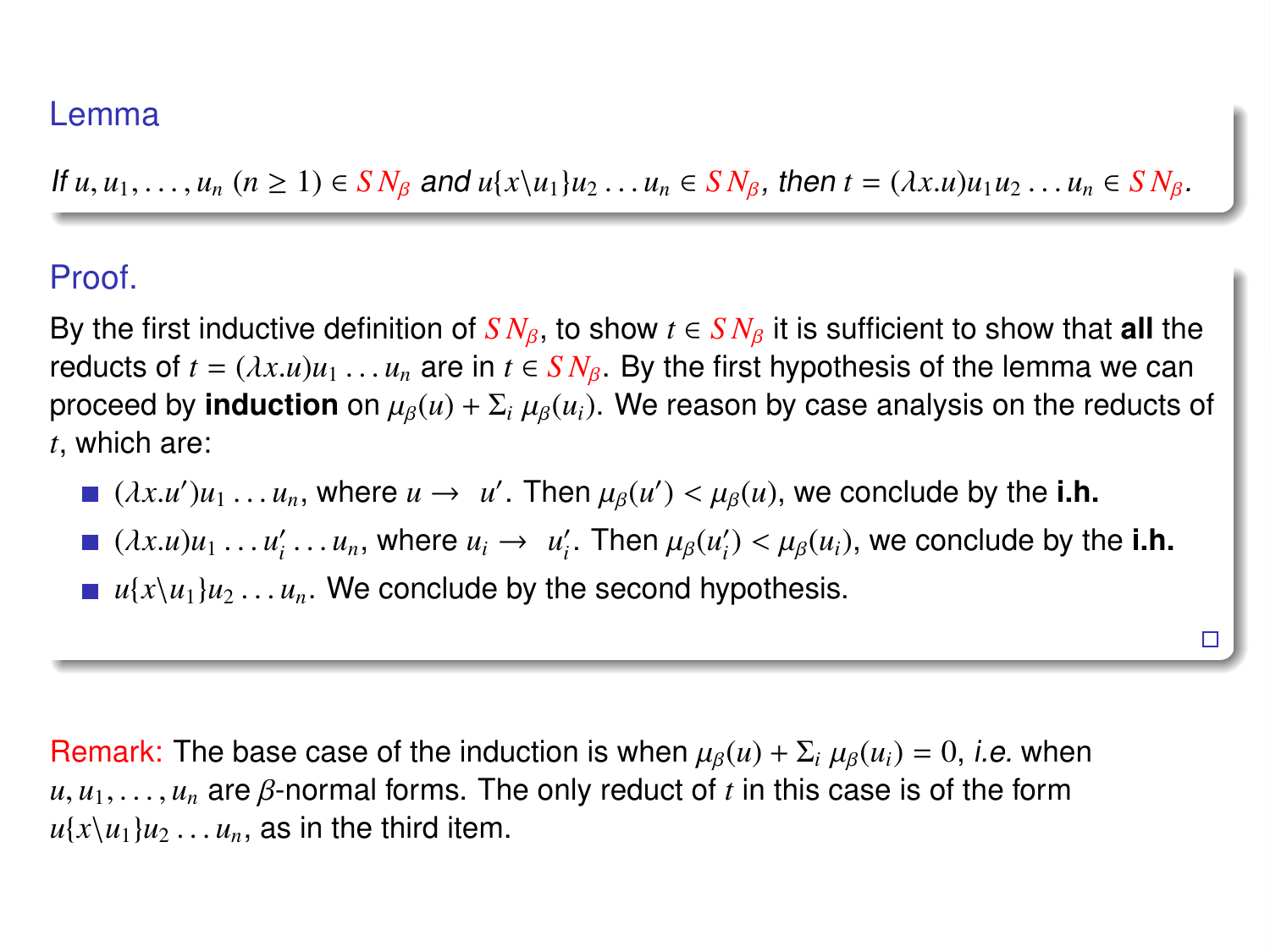## www.irif.fr/ $k$ emma $\parallel$

Let *t* be a typed term and let  $\sigma$  be a type preserving substitution mapping all the free variables of *<sup>t</sup>* to terms in SC. Then *<sup>t</sup>*σ <sup>∈</sup> *SC*.

## Proof

We proceed by **induction** on the typed term *t*.

- $t = x$ . Then  $x\sigma = \sigma(x) \in SC$  by the second hypothesis.
- $t = uv$ . Then  $v\sigma$  in *SC* by the **i.h.** Consider  $r_i \in SC$  so that  $v\sigma, r_1, \ldots, r_n \in SC$ . Then  $(uv)\sigma\vec{r} = u\sigma v\sigma \vec{r} \in SN_B$  by definition of  $u\sigma \in SC$ , which also holds by the i.h.
- $t = \lambda x \cdot u$ , then  $(\lambda x \cdot u)\sigma = \alpha \lambda x \cdot u\sigma$ . Since  $\sigma \cup \{x \setminus x\}$  verifies the second hypothesis of the lemma, then by the **i.h.**  $u(\sigma \cup \{x \setminus x\}) = u\sigma \in \mathcal{S}\mathcal{C}$ . To show  $\lambda x.u\sigma \in \mathcal{S}\mathcal{C}$  we consider  $r_1, \ldots, r_n \in SC$  and we show  $(\lambda x. u\sigma)r_1 \ldots r_n \in SN_\beta$ . This follows from the previous lemma since
	- 1  $u\sigma \in SN_B$ : since  $u\sigma \in SC$  and  $SC \subseteq SN_B$ .
	- 2  $r_1, \ldots, r_n \in SN_B$ : since  $r_1, \ldots, r_n \in SC$  and  $SC \subseteq SN_B$ .
	- 3 (*u* $\sigma$ ){ $x$ \*r*<sub>1</sub>}*r*<sub>2</sub> . . . *r<sub>n</sub>*  $\in$  *SN*<sub>β</sub>: since (*u* $\sigma$ ){ $x$ \*r*<sub>1</sub>} = *u*( $\sigma$   $\cup$  { $x$ \*r*<sub>1</sub>} and  $\sigma$   $\cup$  { $x$ \*r*<sub>1</sub>} verifies the second hypothesis of the lemma, then  $(u\sigma){x\}_{r}$   $\in$  *SC* holds by the *i.h.*, and thus  $(u\sigma)\{x\}_{1}$ *r*<sub>2</sub> . . . *r<sub>n</sub>*  $\in$  *SN<sub>β</sub>* holds by definition of *SC*.

 $\Box$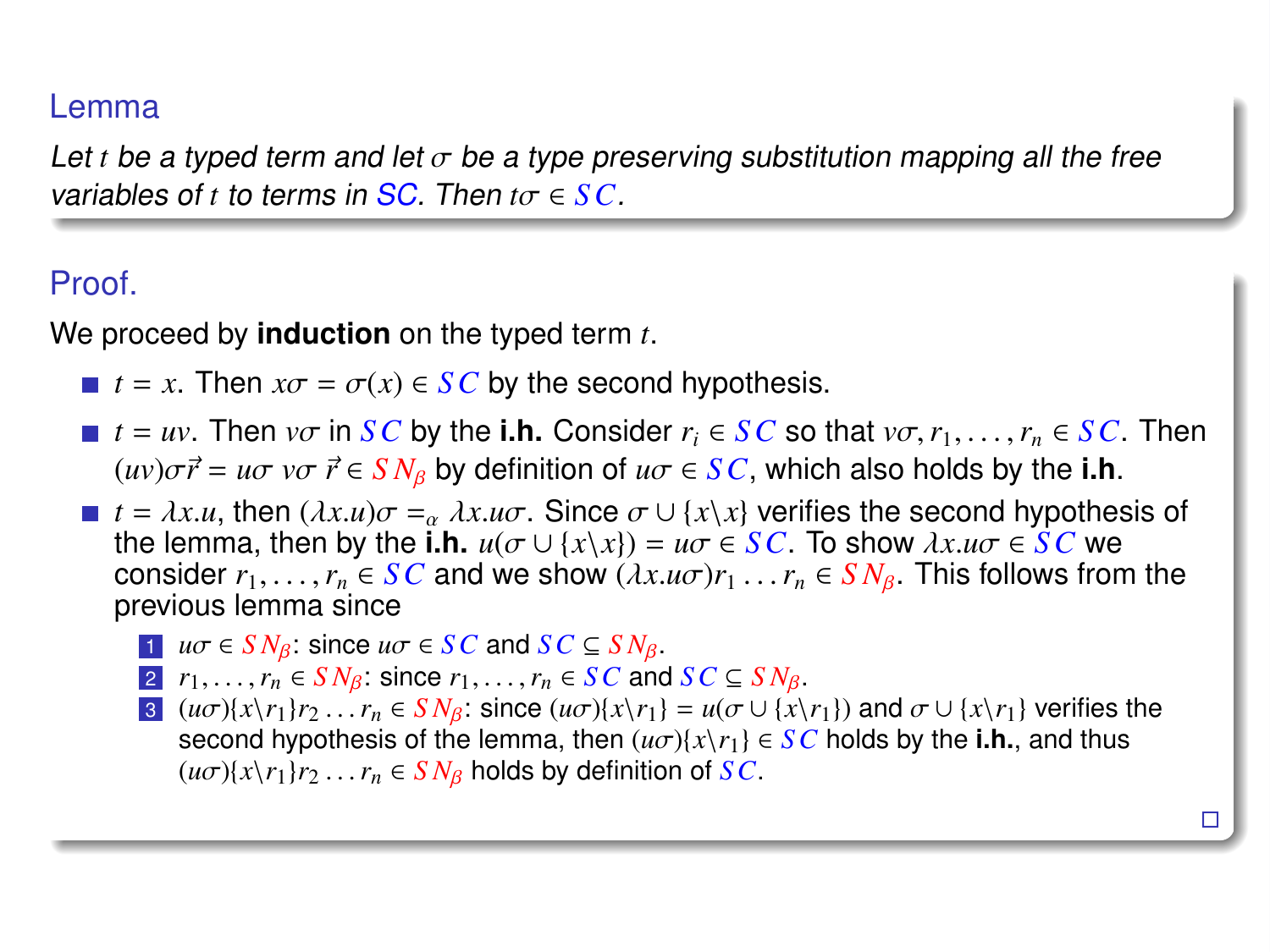#### Lemma

Every typed term is in *SC*.

### Proof.

Using the previous lemma with the identity substitution id defined by  $\mathbf{id}(x) = x$  for all x. Remark that id is a type preserving substitution and maps variables to variables, which are terms in *SC* as previously remarked.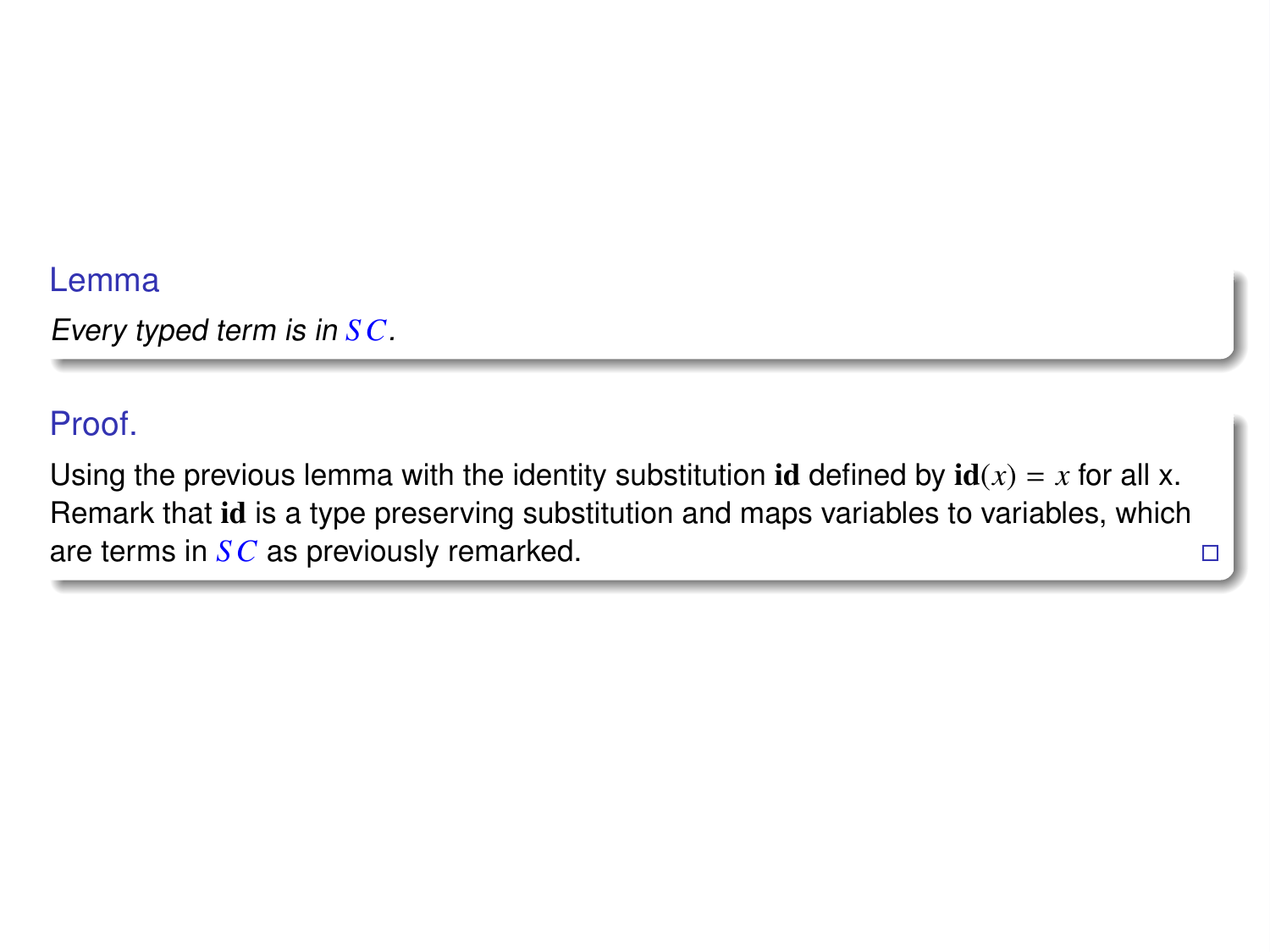#### Theorem

Every typed term is in  $SN_{\beta}$ .

### Proof.

Using the previous lemma and the fact the  $SC \subseteq SN_{\beta}$ .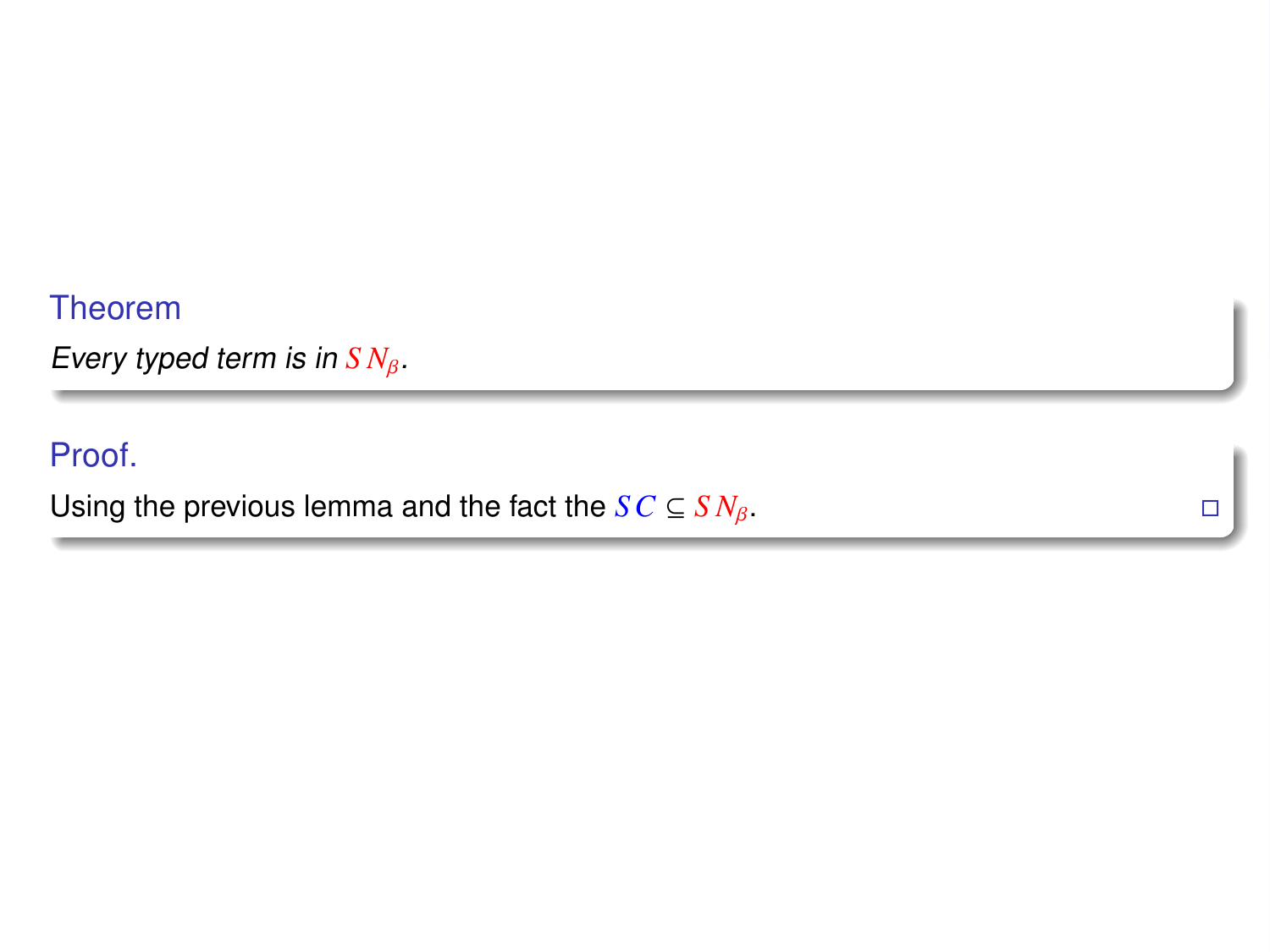## Second proof of the SN property

- Can be found in Femke van Raamsdonk's Thesis.
- Uses the **second inductive** definition of  $S N<sub>B</sub>$  ( $S N<sub>B</sub> = S N<sub>2</sub>$ )
- <sup>1</sup> Define Λ*<sup>A</sup>* (terms of type *A*) inductively:
	- If *x* is a variable of type *A*, then  $x \in \Lambda$ <sub>A</sub>.
	- If  $t \in \Lambda_C$  and *x* is a variable of type *B*, then  $\lambda x.t \in \Lambda_{B \to C}$ .
	- If  $t \in \Lambda_{B\to A}$  and  $u \in \Lambda_B$ , then  $t u \in \Lambda_A$ .
- **2** Define  $SN_4 := SN_2 \cap \Lambda_4$ .
- **3** Define *X* ⇒ *Y* := {*t* |  $\forall u.(u \in X \text{ implies } tu \in Y)$ }.
- 4 Show  $\Lambda_{A\rightarrow B} = \Lambda_A \Rightarrow \Lambda_B$ .
- <span id="page-9-0"></span>**5** Show  $SN_A \Rightarrow SN_B \subseteq SN_{A\rightarrow B}$  (easy).
- <span id="page-9-1"></span>6 If  $u \in SN_A$ ,  $\Rightarrow SN_A$ ,  $\Rightarrow \dots \Rightarrow SN_A$  with  $A_m$  a base type and  $t \in SN_B$ , then  $t\{x\}u\} \in SN_B$  (induction on SN using [5\)](#page-9-0).
- <span id="page-9-2"></span>**7** Show  $SN_{A\rightarrow B} \subseteq SN_A \Rightarrow SN_B$  (using [6\)](#page-9-1).
- 8 Show that  $\Lambda_A \subseteq SN_A$  (by induction using [7\)](#page-9-2).
- 9 Since  $SN_A \subseteq SN_2 = SN_B$  we conclude.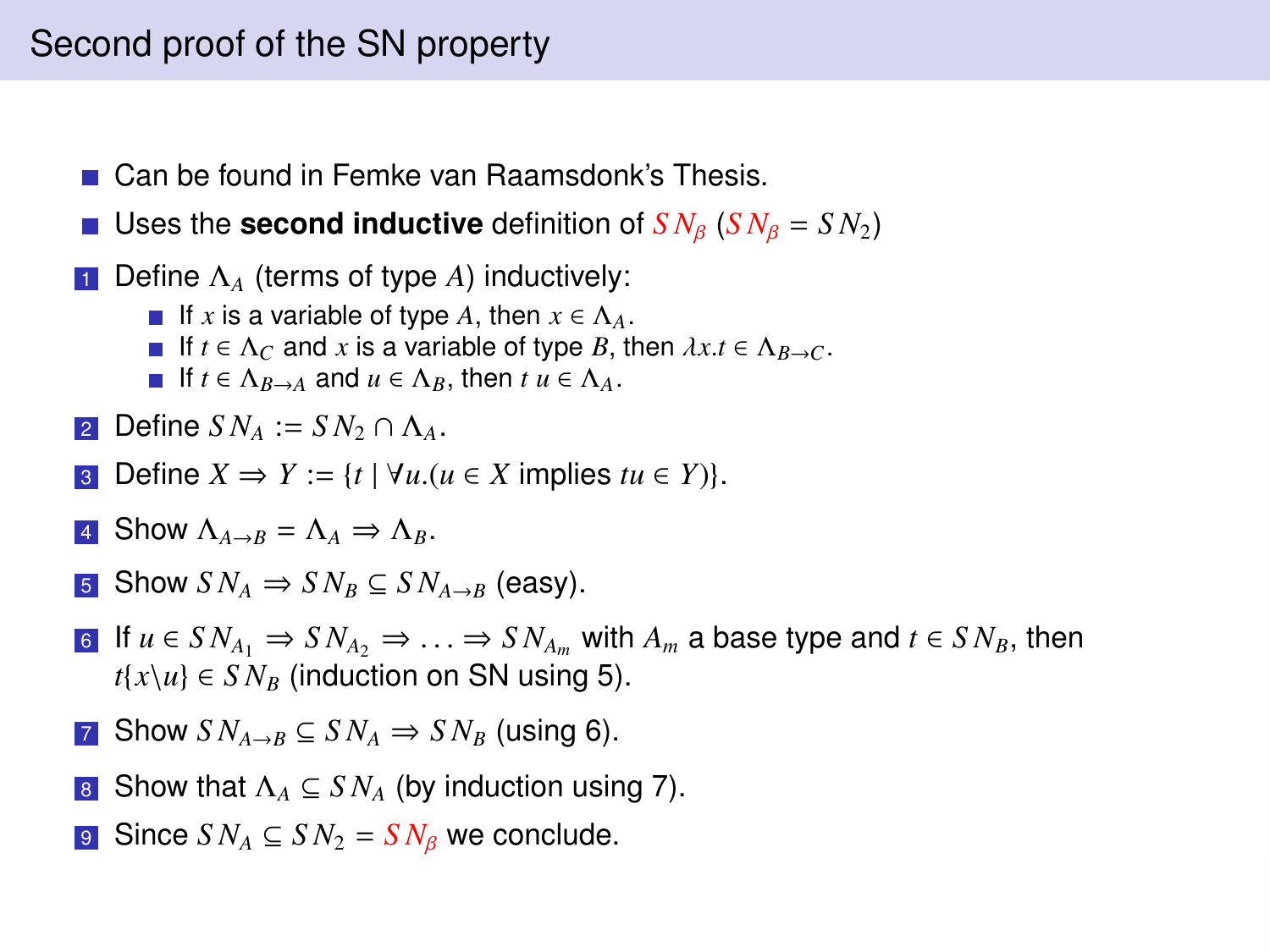## Third Proof of the SN property

- $\blacksquare$  This first proof is due to Gandy, later rediscovered by René David.
- Uses the **first inductive** definition of  $SN_{B}$  ( $SN_{B} = SN_{1}$ )

#### Lemma

If *t* and *u* are typed and belong to  $SN_8$ , then  $t\{x\}u \in SN_8$ .

#### Proof.

By induction on  $\langle type(u), \mu_B(t), \text{size}(t) \rangle$ , using the standard lexicographic order. We reason by case analysis on *t*.

- $t = z$ . If  $t = x$ , then  $x\{x\}u\} = u \in SN_B$  by hypothesis, whereas  $t = z \neq x$  implies  $z\{x\}u\} = z$  which is trivially in  $SN_{\beta}$ .
- $t = z c_1 \ldots c_n$  ( $z \neq x$ ). By the i.h. on  $c_i$  (*type*(*u*) is equal,  $\mu_{\beta}$ (*\_*) decreases and *size*(*\_*) strictly decreases.).
- $t = x c_1 ... c_n$ . By the i.h.  $C_i = c_i(x \backslash u) \in SN_\beta$ . It is sufficient to show that all the reducts of  $T = t\{x\}u = u C_1 \ldots C_n$  are in  $S N_8$ . We reason by induction on  $\mu_{\beta}(u) + \sum_{i} \mu_{\beta}(C_i)$ . The reducts of *T* are:
	- $u' C_1 ... C_n$ , where  $u \to u'$ . Apply the i.h.<br>*u*  $C_1$   $C'$   $C_n$  where  $C_i \to C'$  Apply
	- $u C_1 ... C'_i ... C_n$ , where  $C_i \rightarrow C'_i$ . Apply the i.h.<br> $v{w \setminus C_1} C'_i$ ,  $C_{-i}$  where  $u = \lambda v v$ . But  $v{w \setminus C_1} C_2$
	- $\bullet$   $v\{y\}C_1\}C_2...C_n$ , where  $u = \lambda y.v$ . But  $v\{y\}C_1\}C_2...C_n = (zC_2...C_n)\{z\{v\{y\}C_1\}\}\$ and  $type(v{y}\backslash C_1)$  <  $type(u)$ . We thus conclude by the i.h. since  $zC_2 \ldots C_n$  and  $v{y}\backslash C_1$  are typed and belong to  $SN<sub>β</sub>$  by the i.h.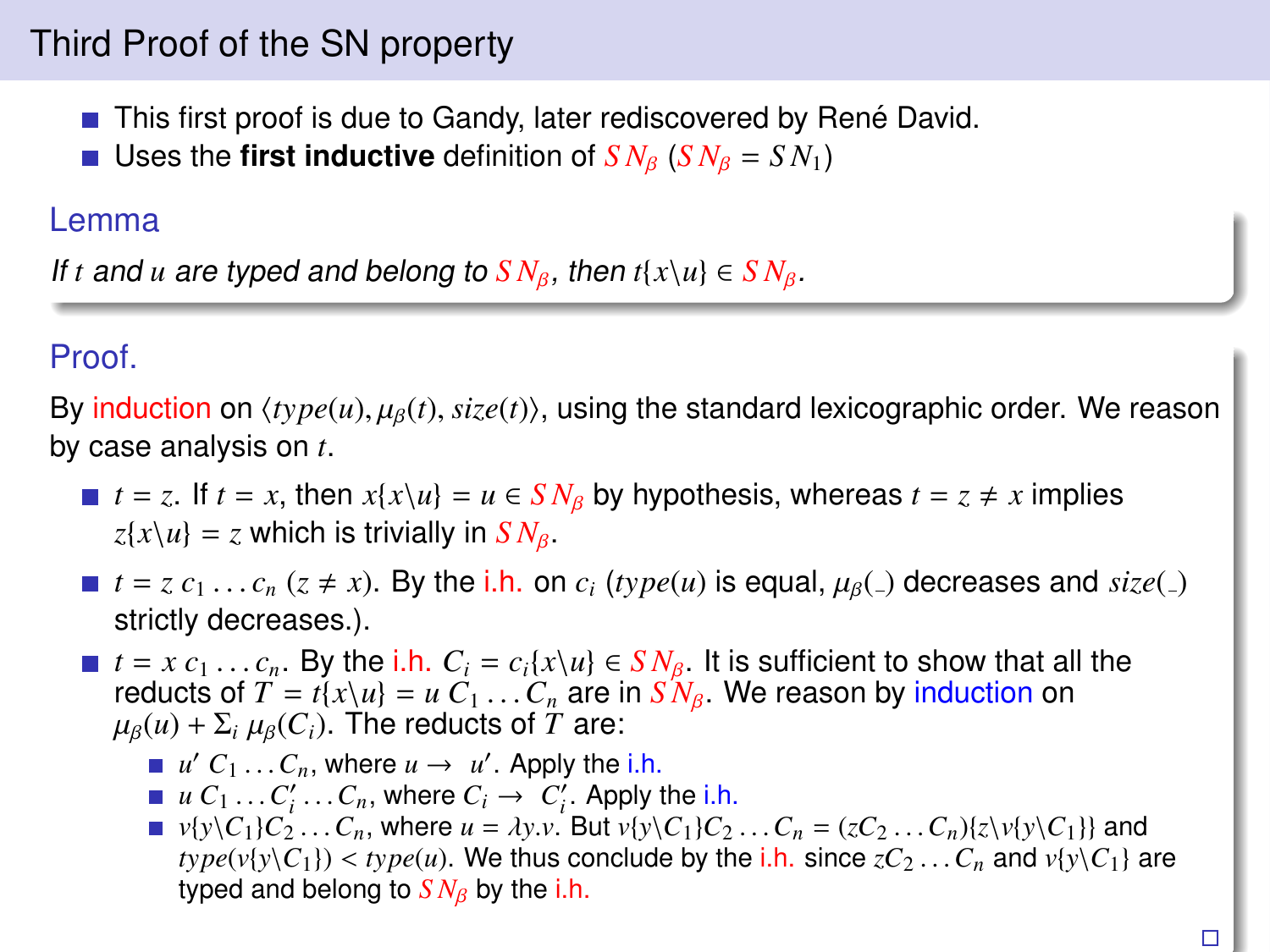- *t* =  $\lambda$ *y.v.* By the i.h. on *v* (*type*(*u*) and  $\mu_{\beta}$ (*o*) are equal, *size*(*o*) strictly decreases).<br> *t* =  $(\lambda y.b) c_1 \dots c_n$ . By the i.h.  $B = b\{x \setminus u\}$ , and  $C_i = c_i\{x \setminus u\}$  are in  $\gamma N_{\beta}$ . It is sufficient
- *t* = (*λy.b*)  $c_1 \ldots c_n$ . By the i.h.  $B = b\{x\}u$ , and  $C_i = c_i\{x\}u$  are in  $SN_B$ . It is sufficient to show that all the reducts of  $T = t\{x\}u$  = (*λy.B*)  $C_1 \ldots C_n$  are in  $SN_B$ . We proceed to show that all the reducts of  $T = t\{x\}\mu = (\lambda y.B) C_1 \dots C_n$  are in  $S\dot{N}_{\beta}$ . We proceed by induction on  $\mu_{\beta}(u) + \mu_{\beta}(B) + \Sigma_i \mu_{\beta}(C_i)$ . The reducts of  $T$  are: by induction on  $\mu_B(u) + \mu_B(B) + \sum_i \mu_B(C_i)$ . The reducts of *T* are:
	- $(\lambda y.B') C_1 \dots C_n$ , where  $B \to B'$ . Apply the i.h.<br> $(\lambda y.B) C_1 \dots C'_i \dots C_n$ , where  $C_i \to C'_i$ . Apply the
	- $(\lambda y.B) C_1 \dots C'_i \dots C_n$ , where  $C_i \rightarrow C'_i$ . Apply the i.h.<br> $B\{y \} C_1\} C_2 \dots C_n$ . But  $B\{y \} C_1\} C_2 \dots C_n = (b\{y \} c_1)c_2$ .
	- *B*{*y*\*C*<sub>1</sub>}*C*<sub>2</sub> . . . *C<sub>n</sub>*. But *B*{*y*\*C*<sub>1</sub>}*C*<sub>2</sub> . . . *C<sub>n</sub>* = (*b*{*y*\*c*<sub>1</sub>}*c*<sub>2</sub> . . . *c<sub>n</sub>*){*x*\*u*} and  $\mu_{\beta}(b\{y\} \backslash c_1\}c_2 \ldots c_n) < \mu_{\beta}(t)$ . Thus  $B\{y\} \backslash C_1\}c_2 \ldots c_n \in S\ N_\beta$  by the i.h.

Remark: The base case  $\langle$  base type, 0, 1  $\rangle$  necessarily corresponds to a variable of base type, which is a particular case of the already detailed case *t* = *z*.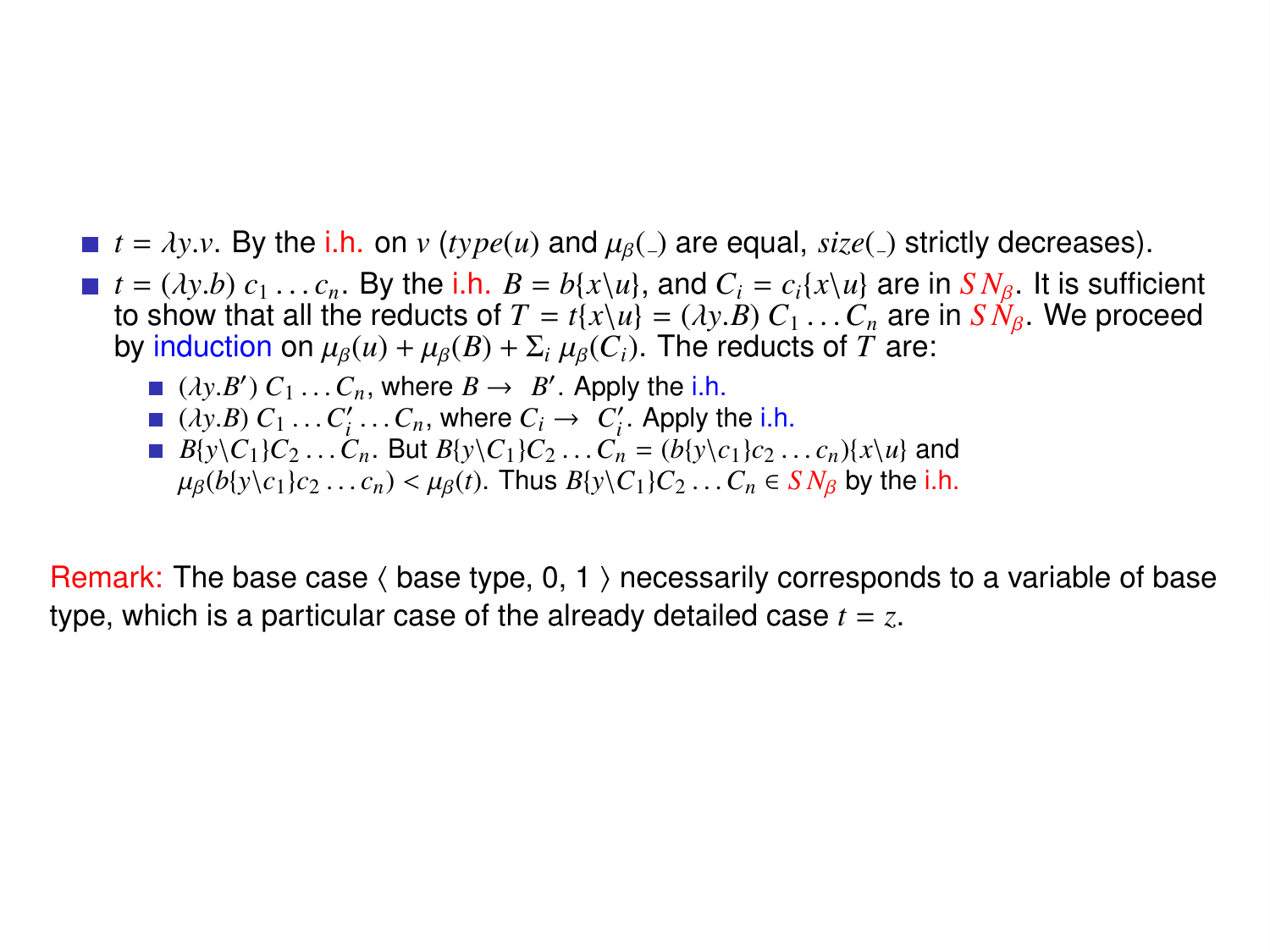#### Theorem

If *t* is typable, then  $t \in SN_{\beta}$ .

## Proof.

By induction on the typed term *t*.

- Case  $t = x$  is trivial.
- **Case**  $t = \lambda y.u$  holds by the i.h.
- For the case  $t = u v$ , we use the fact that  $t = (z v) \{z \mid u\}$ , where *z* is a fresh variable, and then apply previous lemma (verification of the hypothesis is easy).

 $\Box$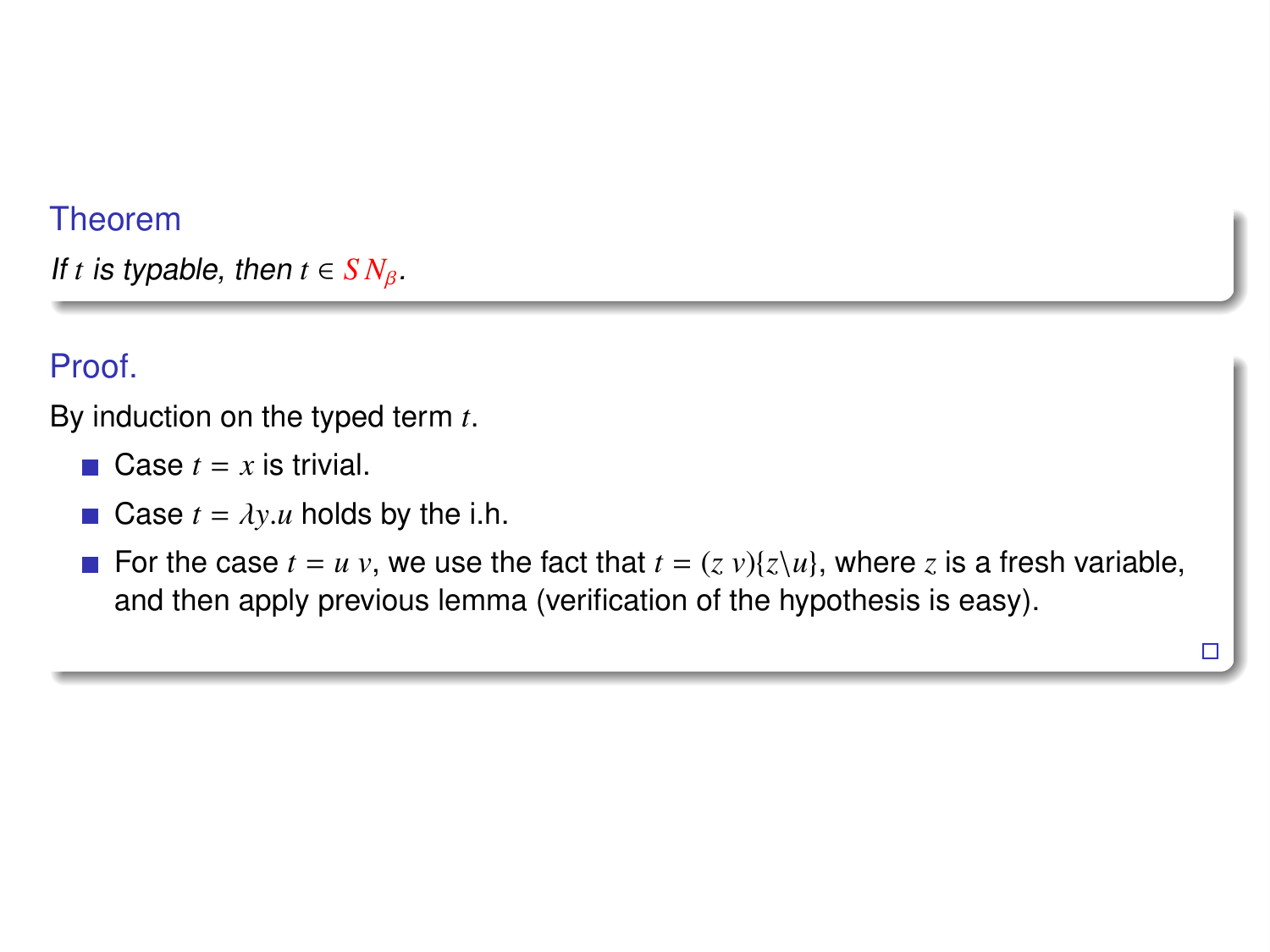See for example Gandy's proof by Alexandre Miquel.

A combinatorial proof of strong normalisation for the simply typed lambda-calculus. http://www.pps.univ-paris-diderot.fr/~miquel/publis/snlam.pdf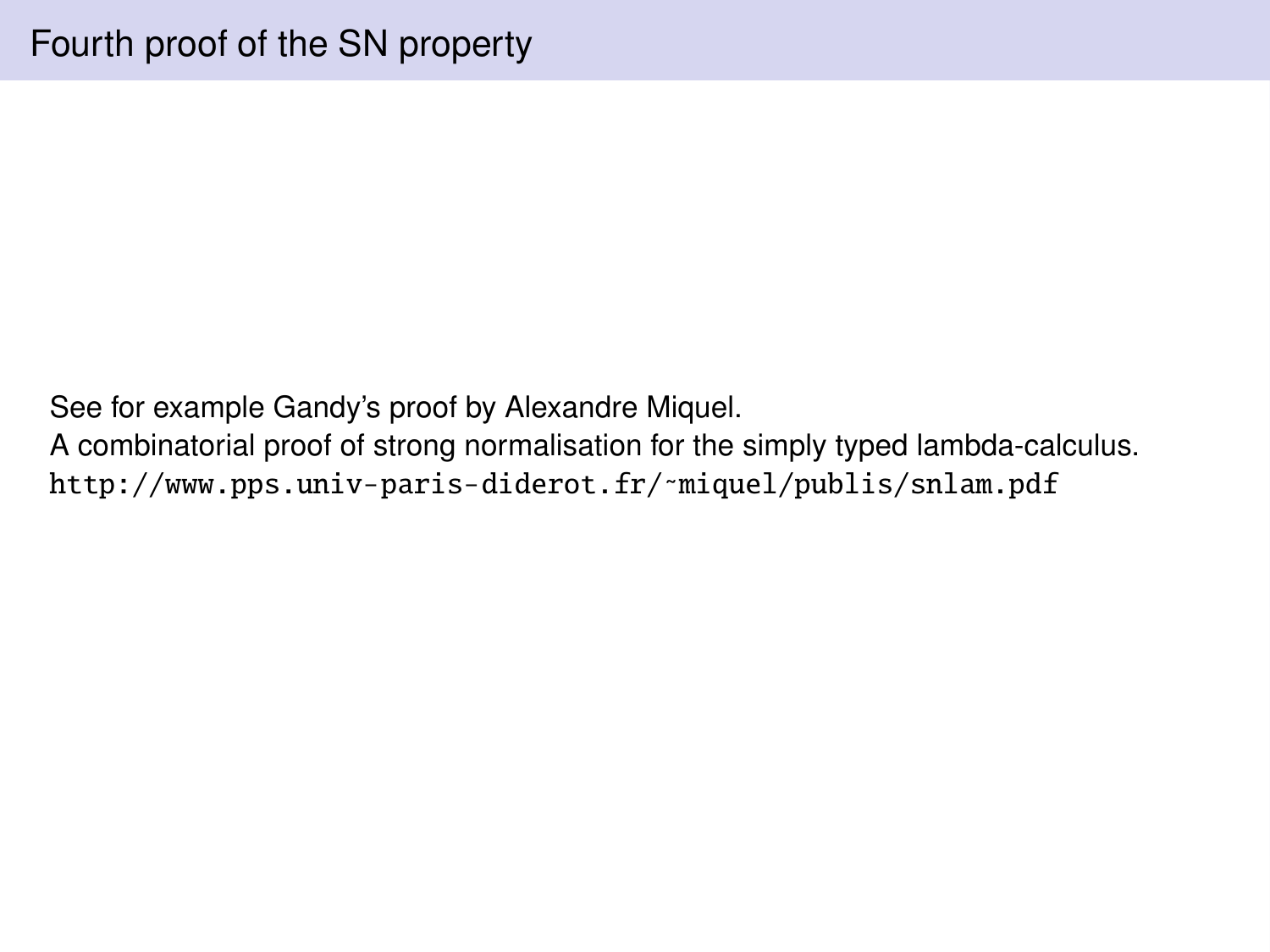# Strong Normalization of Girard's System F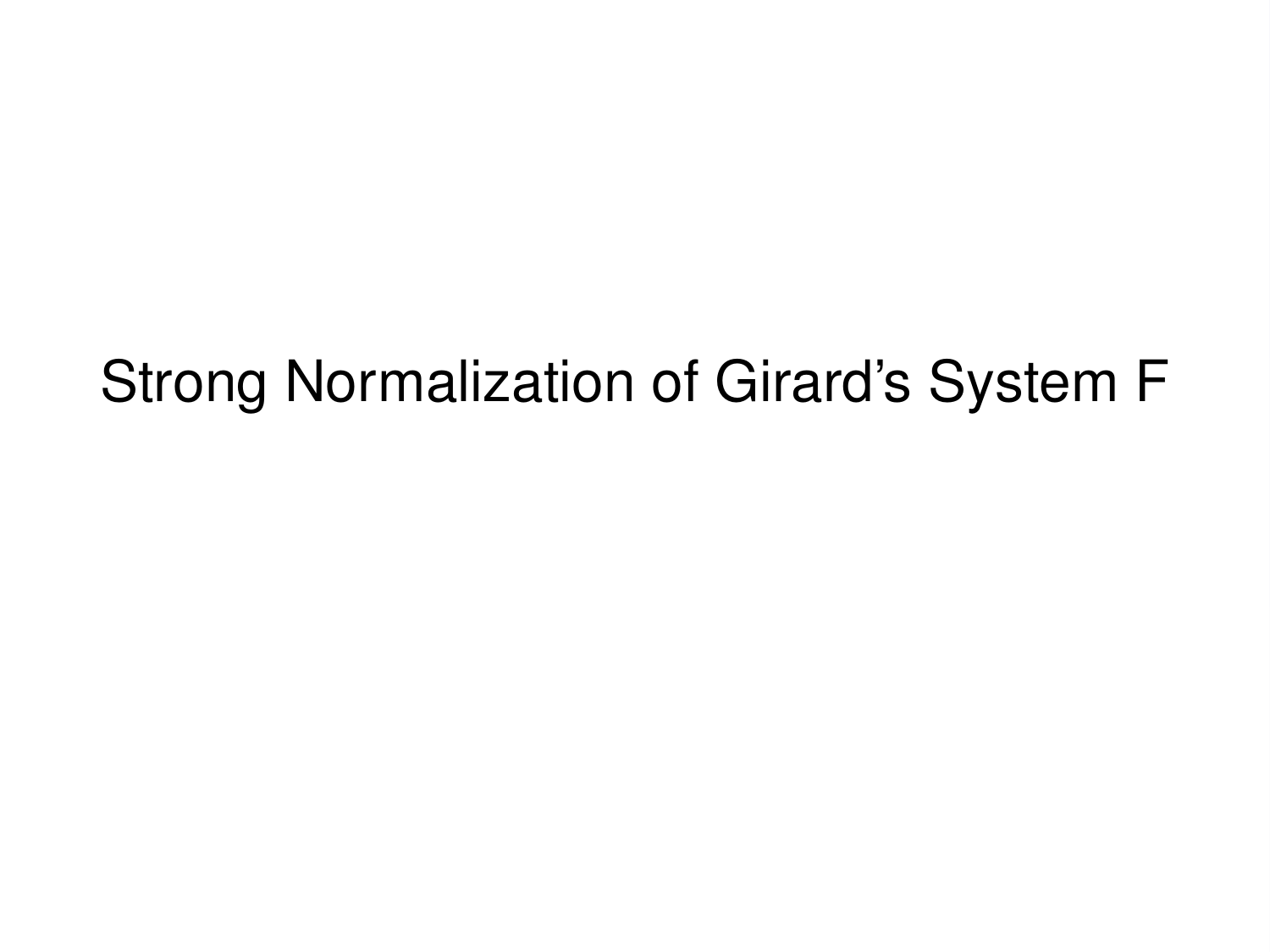## Reducibility Candidates

**Remind the relation**  $\rightarrow$ *F* :

 $(\lambda x : A.t) u \rightarrow t\{x\}u$  $(\Lambda \alpha t)[A] \rightarrow t\{\alpha \setminus A\}$ 

- **Strongly Normalizing Terms:**  $t \in SN_F$  iff there is no infinite  $\rightarrow_F$  reduction sequence starting at *t*.
- **Neutral Terms:** Terms that are not abstractions.

## Definition

A reducibility candidate of type *A* is a set R of terms of type *A* such that

```
(CR1) If t \in \mathcal{R}, then t \in SN_F
```

```
(CR2) If t \in \mathcal{R} and t \rightarrow_F t', then t' \in \mathcal{R}
```
(CR3) If *t* is a neutral term and  $(t \rightarrow_F t'$  implies  $t' \in \mathcal{R}$ ), then  $t \in \mathcal{R}$ .

## **Definition**

If R and S are reducibility candidates of type A and B respectively, then  $\mathcal{R} \Rightarrow S$  is a set of terms of type  $A \rightarrow B$  defined by

*t* ∈  $\mathcal{R}$   $\Rightarrow$  *S* iff  $\forall u$ .  $(u \in \mathcal{R}$  implies  $tu \in \mathcal{S}$ )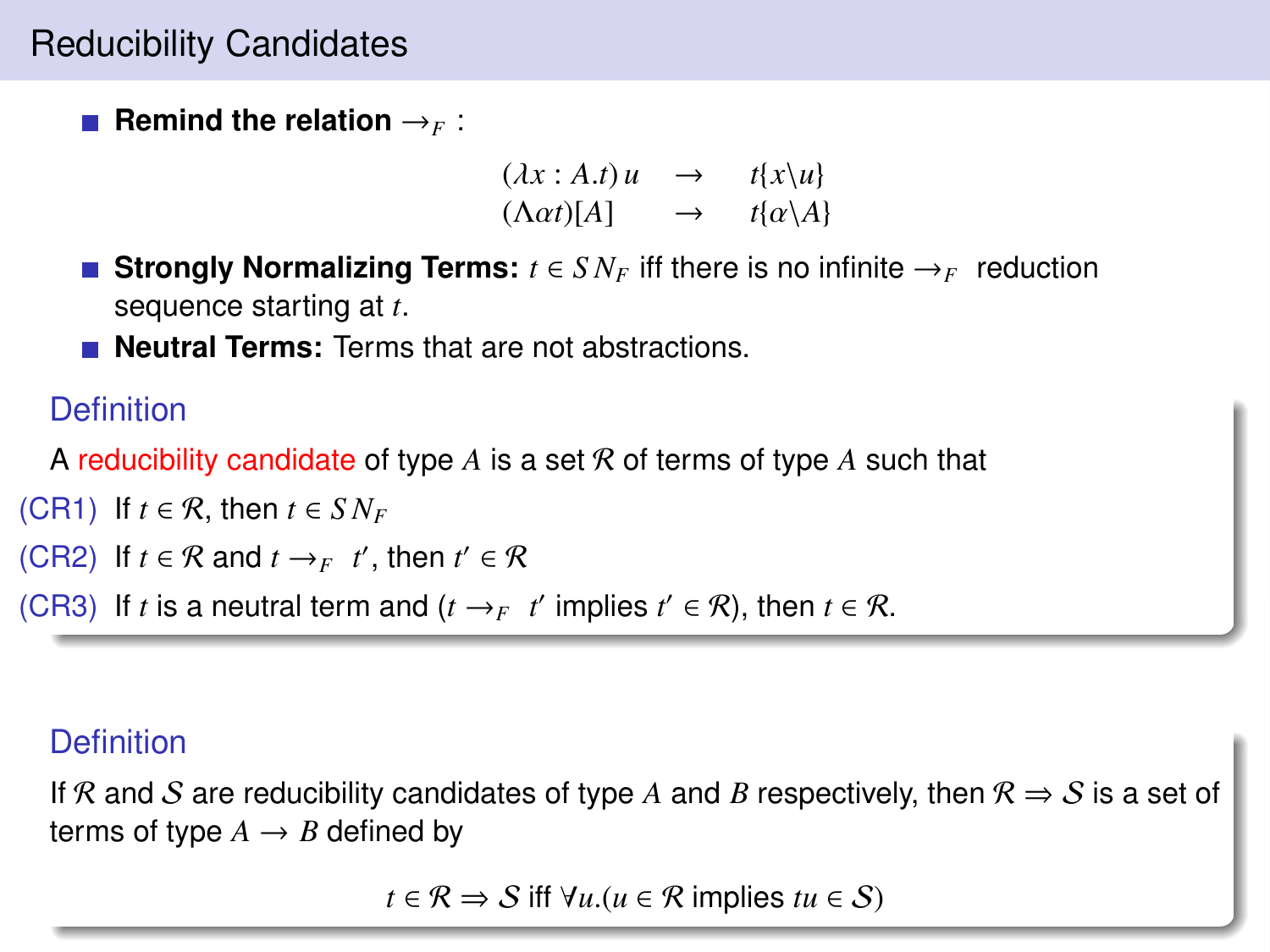- A consequence of (*CR3*): If *t* is a neutral and *F*-normal term, then  $t \in \mathcal{R}$ .
- R of type A is never empty, it contains at least the variables of type A.
- The set  $\{t \in SN_F \text{ and } t \text{ of type } A\}$  is a reducibility candidate.  $\mathcal{A}$
- The set  $\mathcal{R} \Rightarrow \mathcal{S}$  is a reducibility candidate.  $\overline{\phantom{a}}$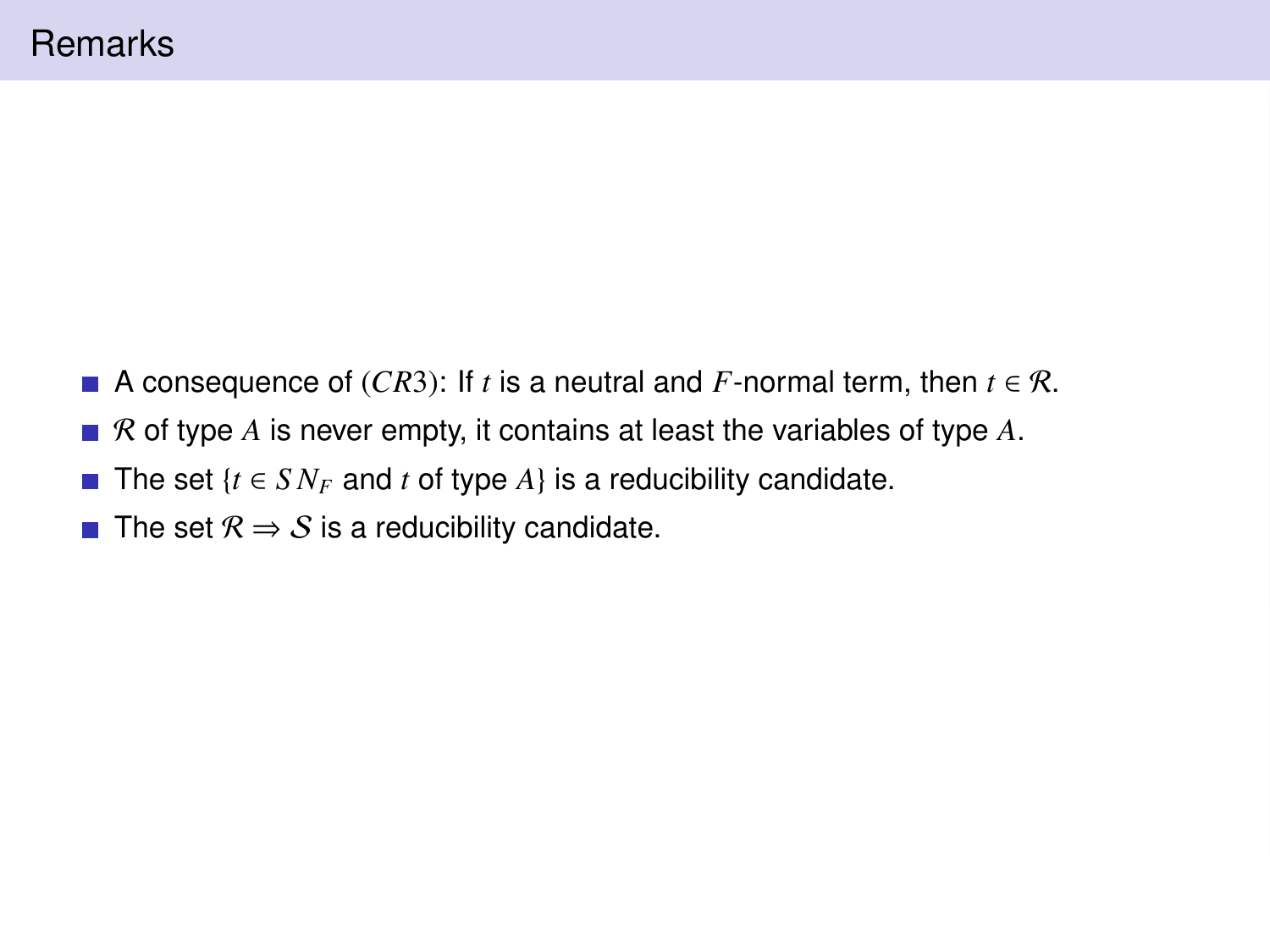## **Definition**

Let *T* be a type where t  $f$ v $(T) ⊆ \vec{\alpha}$ . We write  $T\{\vec{\alpha}\}A$ } for the simultaneous substitution of <br>α by 4⊂ Given α a sequence of reducibility candidates, we define a set RFD*-(α α* ) of *α*` by *A*´. Given 侬 a sequence of reducibility candidates, we define a set RED<sub>*T*</sub> (*α*̀, 侬) of<br>terms of type *T* (*ਕ*ੋ 4) terms of type  $T\{\vec{\alpha}\backslash \vec{A}\}.$ 

- If  $T = \alpha_i$ , then  $\text{RED}_{\alpha_i}(\vec{\alpha}, \mathcal{R})$  is  $\mathcal{R}_i$
- If  $T = A \rightarrow B$ , then  $RED_{A\rightarrow B}(\vec{\alpha}, \vec{\beta})$  is  $RED_A(\vec{\alpha}, \vec{\beta}) \Rightarrow RED_B(\vec{\alpha}, \vec{\beta})$
- If  $T = \forall \gamma.B$ , then  $RED_{\gamma \gamma.B}(\vec{\alpha}, \vec{\beta})$  is the set of terms *t* of type  $T\{\vec{\alpha} \setminus \vec{A}\}$  such that for every type *C* and reducibility candidate *S* of this type, then  $t[C] \in \text{RED}_B(\vec{\alpha}\gamma, \vec{\beta}S)$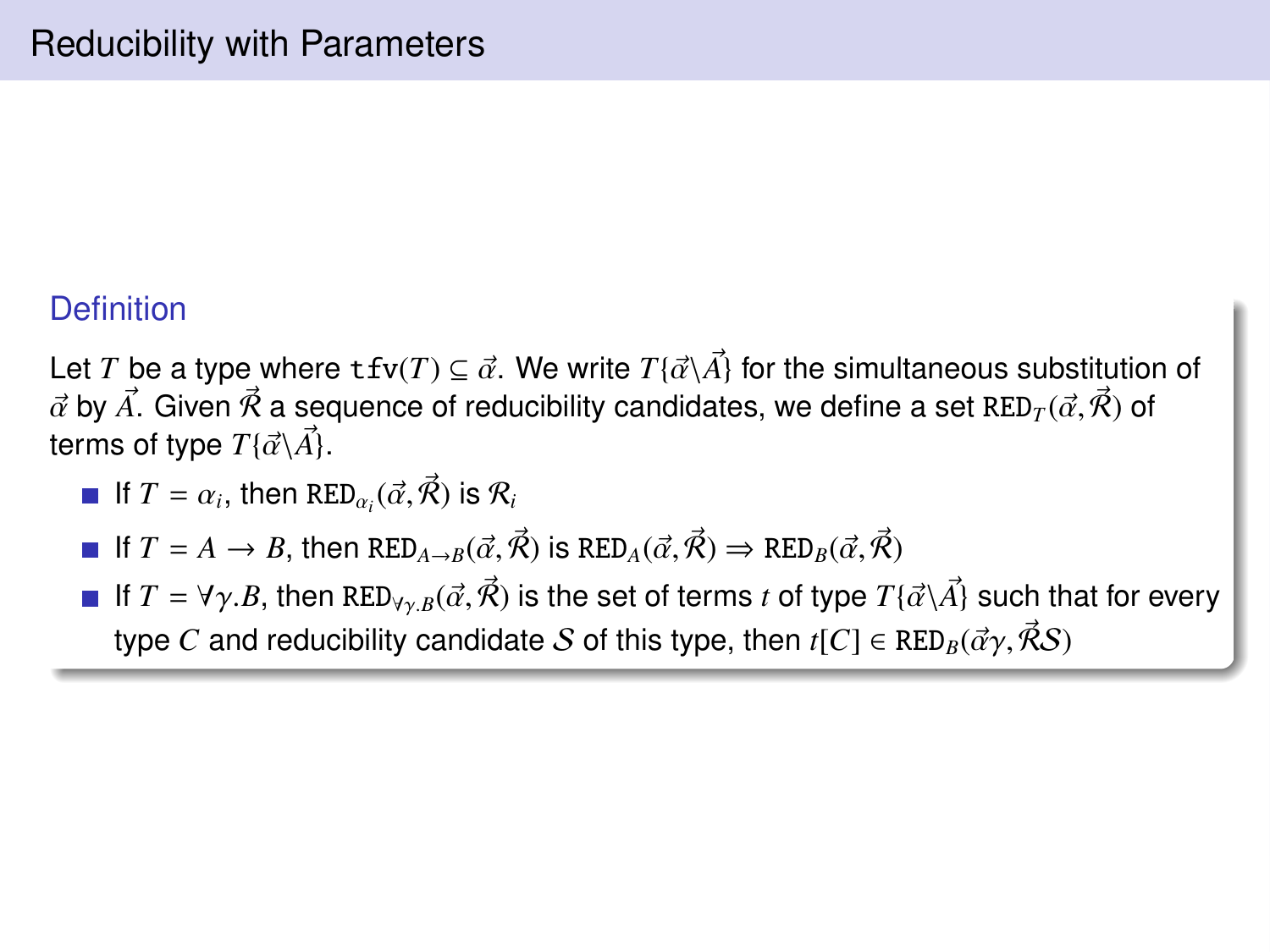#### Lemma

 $RED_{\mathcal{T}}(\vec{\alpha}, \vec{\beta})$  is a reducibility candidate of type  $T{\{\vec{\alpha}\}\vec{A}\}.$ 

#### Lemma

$$
\text{RED}_{T\{\gamma\backslash B\}}(\vec{\alpha}, \vec{\mathcal{R}}) = \text{RED}_T(\vec{\alpha}\gamma, \vec{\mathcal{R}} \text{ RED}_B(\vec{\alpha}, \vec{\mathcal{R}})).
$$

#### Lemma

If for every type *B* and candidate  $S$ ,  $t\{\gamma\langle B\rangle \in \text{RED}_A(\vec{\alpha}\gamma, \vec{\beta}\mathcal{S})$ , then  $\Lambda\gamma t \in \text{RED}_{\gamma\gamma A}(\vec{\alpha}, \vec{\beta})$ .

#### Lemma

If 
$$
t \in RED_{\gamma,A}(\vec{\alpha}, \vec{\beta}), t[B] \in RED_{A(\gamma \setminus B)}(\vec{\alpha}, \vec{\beta})
$$
. for every type B.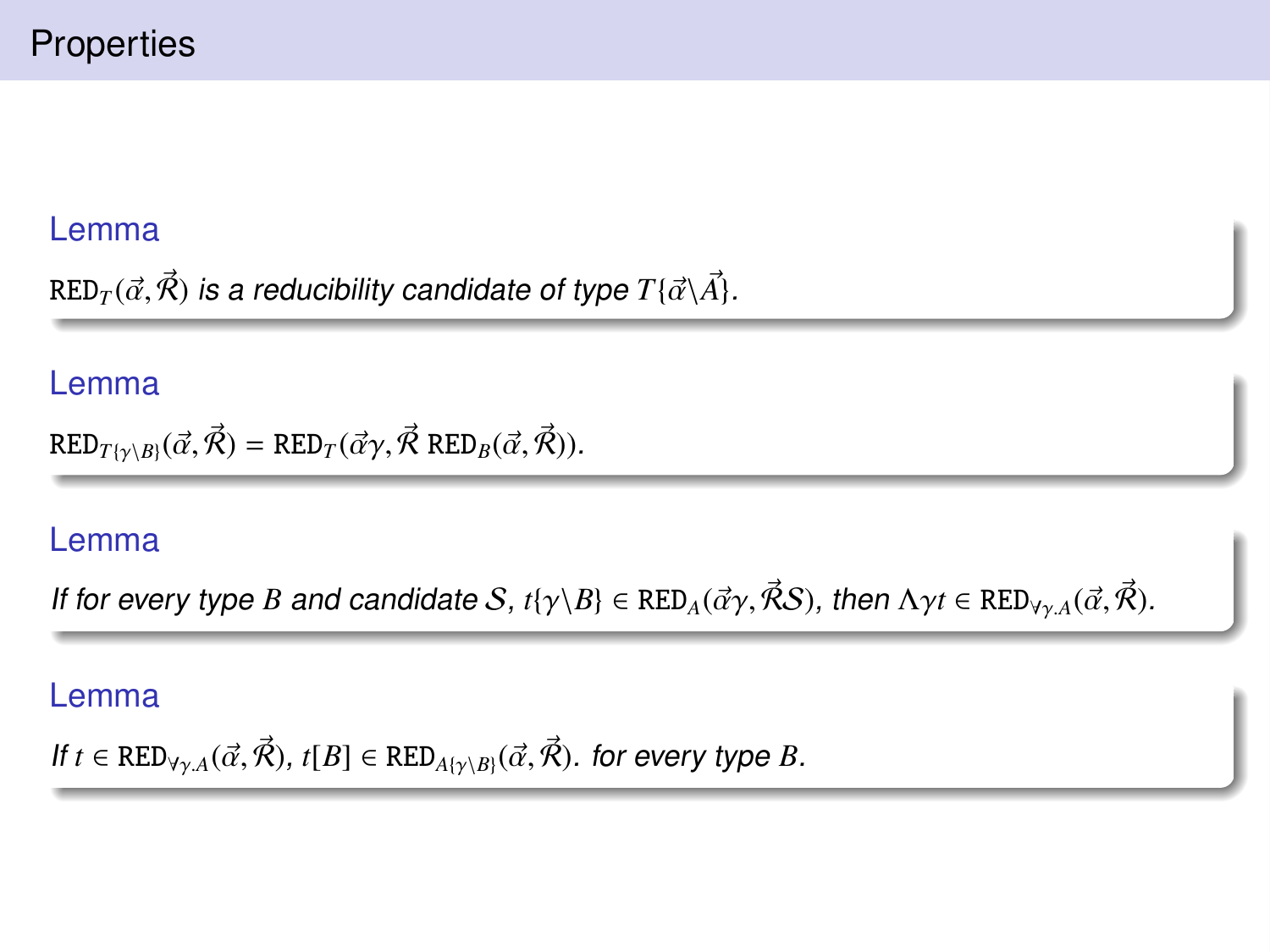#### **Definition**

A term *t* of type *A* is reducible if  $t \in \text{RED}_A(\vec{\alpha}, S\hat{N})$  where  $\vec{\alpha} = \alpha_1 \dots \alpha_n$  are the free type  $\alpha$  variables of *A* and  $S\vec{N}$  is *S* N . S N . where *S* N is the set of terms of *S* N . of type  $\alpha$ variables of  $A$ , and  $SN$  is  $SN_1 \ldots SN_n$ , where  $SN_i$  is the set of terms of  $SN_F$  of type  $\alpha_i$ .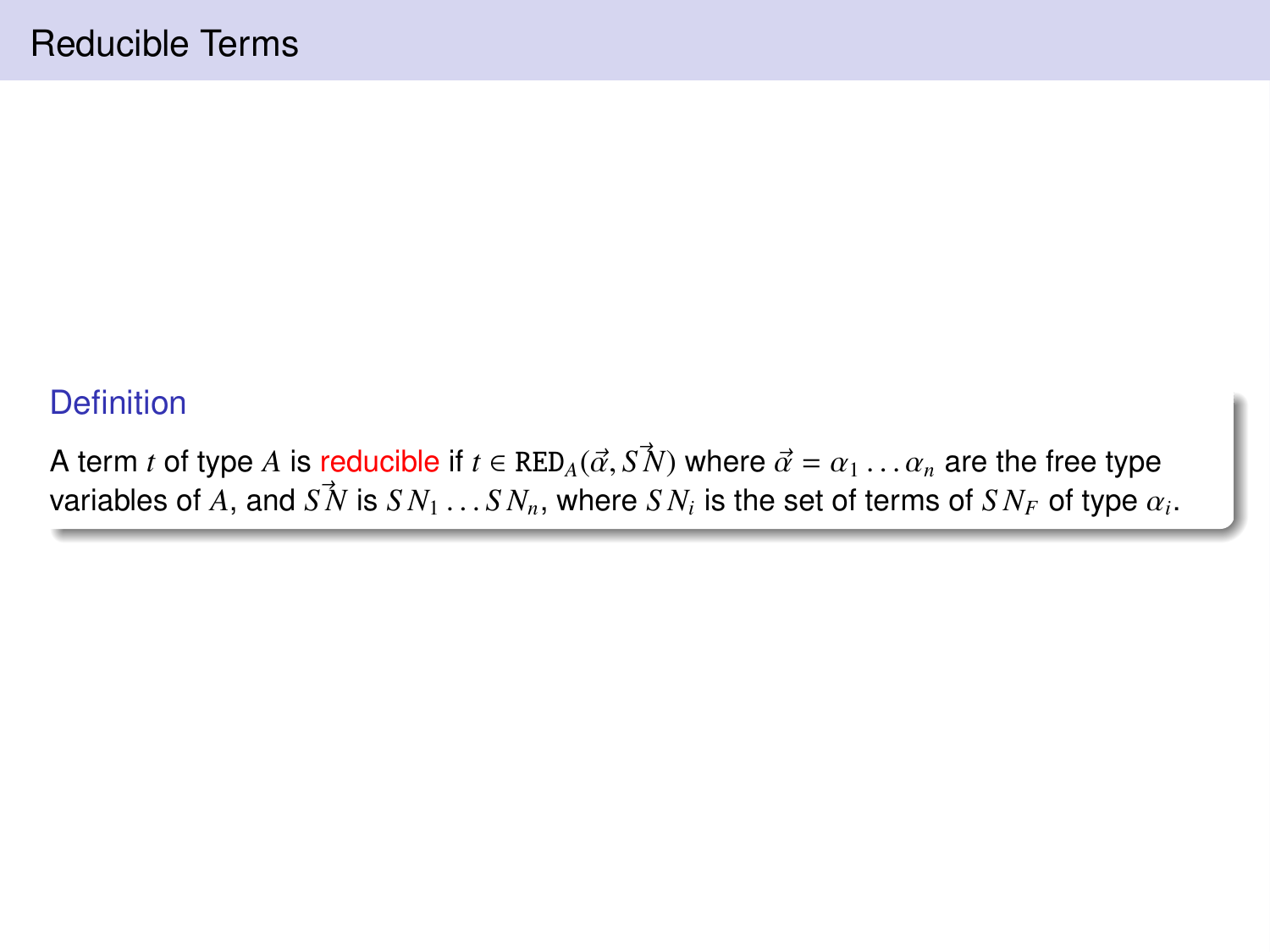Theorem

All typed terms of system *F* are reducible.

Corollary (by CR1)

**Corollary** 

All typed terms of system *F* are in *S NF*.